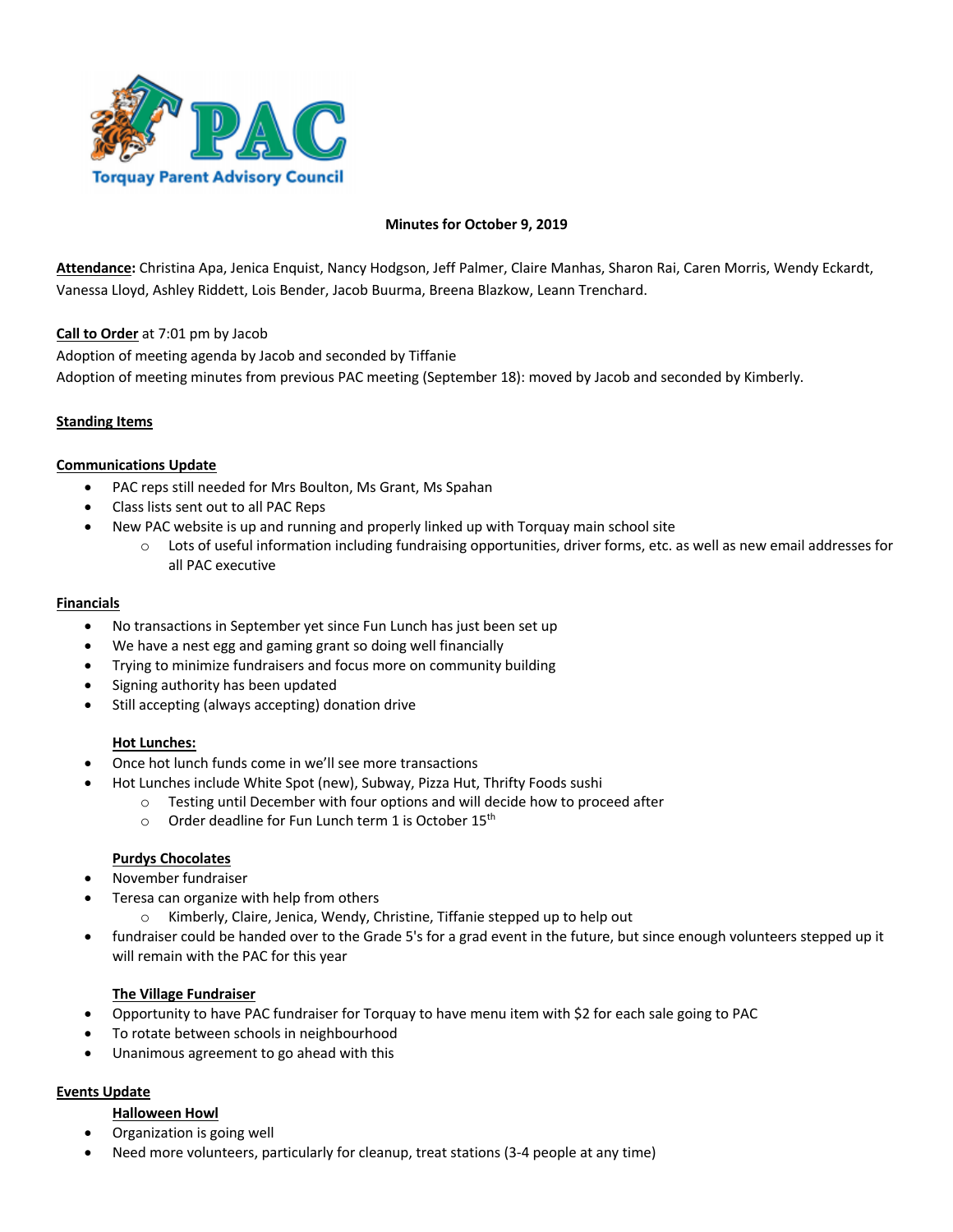- Dedicated email to go out to families with full details
- Online sign up sheet for volunteers to be set up as well
- Meeting on October 17
- Pre-sales on Torquay website, or cash/cheque at the office
	- o Presale deadline October 17, after this date sales only at the door
	- o Presales will receive a paper/printed ticket
- Communication on this event is essential!

# **Play at the Park**

- Original plan was to have Play at the Park on October 5<sup>th</sup> but the weather didn't pan out so it got scrapped
- Agreement to hold off on this with temperamental weather

# **Games Night**

- One-off community night for 150 people organized by Board Game Café
- They will bring games to Torquay gym
- Available for all K-5 kids
- First come first served is better for first time, plan by grades thereafter to see interest
- School night (free gym rental) or weeknight (cost for gym rental)
- Tentatively scheduled for November 21 (Thursday before a Pro-D)

### **Spring Fair**

- Check in to see how things are going
- Tuire and Julena said they would be able to help out
- What are we raising money for?
	- o Have not established fundraising goal
	- o We may do an online silent auction separately
	- o Focus more on the community building fun fair aspect of it instead of fundraising

# **Parent Ed Nights**

- Four local elementary schools hosted Parent Ed nights
- One hosted by each school, available for all local families, not just Torquay families
- Currently scheduled for anxiety, Surfrider at Campus View to help with environment
- What topics would families be interested in
	- o Positive Parenting
		- o Community building
		- o What it means to be inclusive today
		- o Sheepdog Self Protection (presented last year as well)
		- o Suggestions welcome!

### **Administration Report**

- New staff:
	- o Teresa Heely Inclusion Support Worker
	- o Ellen John Music
	- o Christina Summerfield Ms. Coultas Wednesday position
	- o Liz Perkins Student teacher in Mr. Masini's class
- Thank you for support with Orange Shirt Day
- Wonderful presentation focusing on history, empathy and appreciation for what we have now
- Tour de Rock
	- $\circ$  Spinathon was a great success organized by Torquay family, thank you for donations
- **Assemblies** 
	- o Reminder that all parents are welcome to assemblies
	- $\circ$  No longer going to be doing recognition staff are ready for change
	- $\circ$  Classes to sponsor assemblies going forward where students host and help out with assemblies all kids, not just older ones
	- o If full classes are performing parents will be notified